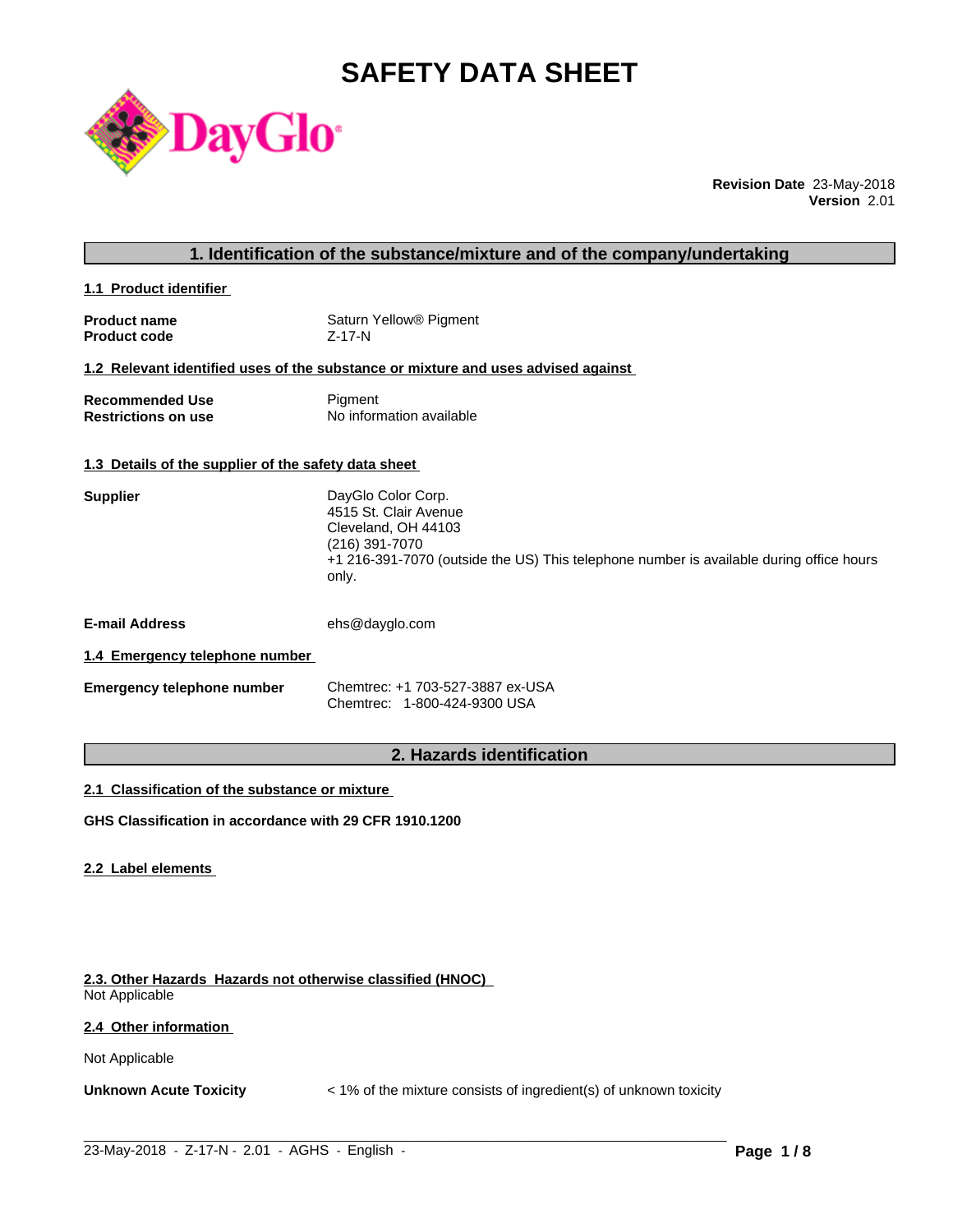# **3. Composition/Information on Ingredients**

 $\overline{\phantom{a}}$  ,  $\overline{\phantom{a}}$  ,  $\overline{\phantom{a}}$  ,  $\overline{\phantom{a}}$  ,  $\overline{\phantom{a}}$  ,  $\overline{\phantom{a}}$  ,  $\overline{\phantom{a}}$  ,  $\overline{\phantom{a}}$  ,  $\overline{\phantom{a}}$  ,  $\overline{\phantom{a}}$  ,  $\overline{\phantom{a}}$  ,  $\overline{\phantom{a}}$  ,  $\overline{\phantom{a}}$  ,  $\overline{\phantom{a}}$  ,  $\overline{\phantom{a}}$  ,  $\overline{\phantom{a}}$ 

#### **Substance Mixture**

The exact percentage (concentration) of composition has been withheld as a trade secret.

|                                                                    | 4. First aid measures                                                                                                                                                                                                   |  |
|--------------------------------------------------------------------|-------------------------------------------------------------------------------------------------------------------------------------------------------------------------------------------------------------------------|--|
| 4.1 Description of first-aid measures                              |                                                                                                                                                                                                                         |  |
| <b>General advice</b>                                              | No information available.                                                                                                                                                                                               |  |
| Eye contact                                                        | Immediately flush with plenty of water. After initial flushing, remove any contact lenses and<br>continue flushing for at least 15 minutes. Keep eye wide open while rinsing. If symptoms<br>persist, call a physician. |  |
| <b>Skin contact</b>                                                | Immediate medical attention is not required. Wash off with soap and water.                                                                                                                                              |  |
| <b>Inhalation</b>                                                  | Immediate medical attention is not required. Move to fresh air.                                                                                                                                                         |  |
| Ingestion                                                          | Do NOT induce vomiting. Drink plenty of water. Consult a physician.                                                                                                                                                     |  |
| 4.2 Most important symptoms and effects, both acute and delayed    |                                                                                                                                                                                                                         |  |
| Symptoms                                                           | See Section 2.2, Label Elements and/or Section 11, Toxicological effects.                                                                                                                                               |  |
|                                                                    | 4.3 Indication of any immediate medical attention and special treatment needed                                                                                                                                          |  |
| Notes to physician                                                 | Treat symptomatically.                                                                                                                                                                                                  |  |
|                                                                    | 5. Fire-Fighting Measures                                                                                                                                                                                               |  |
| 5.1 Extinguishing media                                            |                                                                                                                                                                                                                         |  |
| Suitable extinguishing media                                       | Use extinguishing measures that are appropriate to local circumstances and the surrounding environment.                                                                                                                 |  |
| Unsuitable Extinguishing Media                                     | None.                                                                                                                                                                                                                   |  |
| 5.2 Special hazards arising from the substance or mixture          |                                                                                                                                                                                                                         |  |
| <b>Special Hazard</b><br>None known based on information supplied. |                                                                                                                                                                                                                         |  |
| <b>Hazardous Combustion Products</b>                               | Carbon oxides. Nitrogen oxides (NOx).                                                                                                                                                                                   |  |
| <b>Explosion Data</b><br>Sensitivity to Mechanical Impact None.    | Sensitivity to Static Discharge Fine dust dispersed in air, in sufficient concentrations, and in the presence of an ignition<br>source is a potential dust explosion hazard.                                            |  |
| 5.3 Advice for firefighters                                        |                                                                                                                                                                                                                         |  |
| protective gear.                                                   | As in any fire, wear self-contained breathing apparatus pressure-demand, MSHA/NIOSH (approved or equivalent) and full                                                                                                   |  |

# **6. Accidental Release Measures**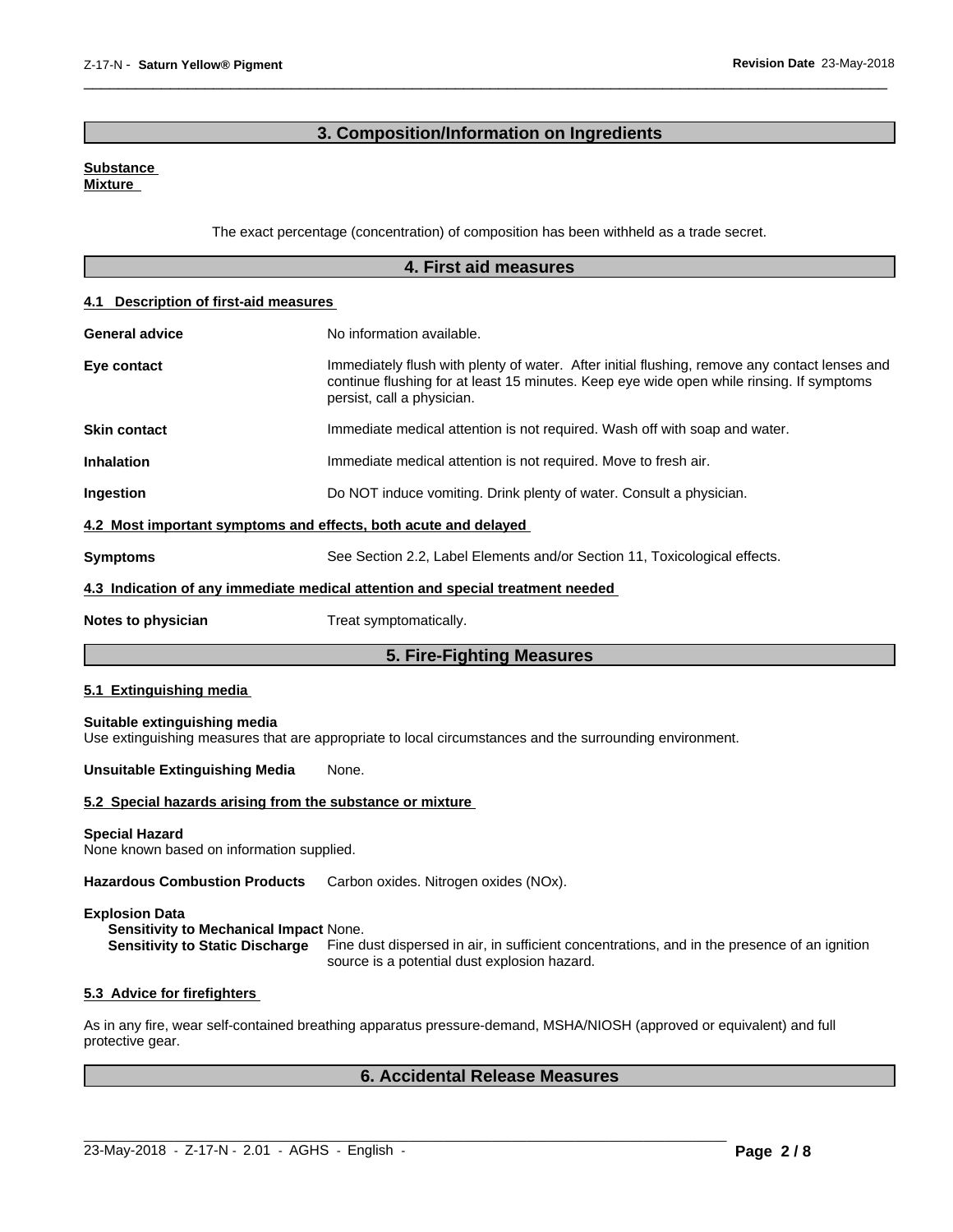#### **6.1 Personal precautions, protective equipment and emergency procedures**

Ensure adequate ventilation, especially in confined areas. Use personal protective equipment.

#### **6.2 Environmental precautions**

Dust deposits should not be allowed to accumulate on surfaces as these may form an explosive mixture if they are released into the atmosphere in sufficient concentration. Avoid dispersal of dust in the air (i.e., cleaning dusty surfaces with compressed air). Nonsparking tools should be used. Prevent product from entering drains. See Section 12 for additional Ecological information.

 $\overline{\phantom{a}}$  ,  $\overline{\phantom{a}}$  ,  $\overline{\phantom{a}}$  ,  $\overline{\phantom{a}}$  ,  $\overline{\phantom{a}}$  ,  $\overline{\phantom{a}}$  ,  $\overline{\phantom{a}}$  ,  $\overline{\phantom{a}}$  ,  $\overline{\phantom{a}}$  ,  $\overline{\phantom{a}}$  ,  $\overline{\phantom{a}}$  ,  $\overline{\phantom{a}}$  ,  $\overline{\phantom{a}}$  ,  $\overline{\phantom{a}}$  ,  $\overline{\phantom{a}}$  ,  $\overline{\phantom{a}}$ 

#### **6.3 Methods and materials for containment and cleaning up**

| <b>Methods for Containment</b> | Prevent dust cloud. Cover powder spill with plastic sheet or tarp to minimize spreading.                                                                                                                                                                                                                                                                                                |
|--------------------------------|-----------------------------------------------------------------------------------------------------------------------------------------------------------------------------------------------------------------------------------------------------------------------------------------------------------------------------------------------------------------------------------------|
| Methods for cleaning up        | Avoid dust formation. Take precautionary measures against static discharges. Do not dry<br>sweep dust. Wet dust with water before sweeping or use a vacuum to collect dust. Use<br>personal protective equipment. Take up mechanically and collect in suitable container for<br>disposal. Prevent product from entering drains. Keep in suitable and closed containers for<br>disposal. |
|                                |                                                                                                                                                                                                                                                                                                                                                                                         |

**7. Handling and storage**

| 7.1 Precautions for safe handling |                                                                                        |  |
|-----------------------------------|----------------------------------------------------------------------------------------|--|
| Advice on safe handling           | Avoid dust formation. Take precautionary measures against static discharges. Fine dust |  |

|                                                                  | dispersed in air may ignite. Wear personal protective equipment.       |  |
|------------------------------------------------------------------|------------------------------------------------------------------------|--|
| <b>Hygiene measures</b>                                          | Handle in accordance with good industrial hygiene and safety practice. |  |
| 7.2 Conditions for safe storage, including any incompatibilities |                                                                        |  |
| <b>Storage Conditions</b>                                        | Keep tightly closed in a dry and cool place.                           |  |
| <b>Materials to Avoid</b>                                        | No materials to be especially mentioned.                               |  |
|                                                                  |                                                                        |  |

#### **8. Exposure controls/personal protection**

#### **8.1 Exposure Guidelines**

#### **8.2 Appropriate engineering controls**

| <b>Engineering Measures</b>   | <b>Showers</b><br>Eyewash stations<br>Ventilation systems.                                                     |
|-------------------------------|----------------------------------------------------------------------------------------------------------------|
|                               | 8.3 Individual protection measures, such as personal protective equipment                                      |
| <b>Eve/Face Protection</b>    | Safety glasses with side-shields.                                                                              |
| Skin and body protection      | Wear chemical resistant footwear and clothing such as gloves, an apron or a whole body<br>suit as appropriate. |
| <b>Respiratory protection</b> | . NIOSH/MSHA approved respiratory protection should be worn if exposure is anticipated.                        |
| <b>Hygiene measures</b>       | See section 7 for more information                                                                             |

 $\_$  ,  $\_$  ,  $\_$  ,  $\_$  ,  $\_$  ,  $\_$  ,  $\_$  ,  $\_$  ,  $\_$  ,  $\_$  ,  $\_$  ,  $\_$  ,  $\_$  ,  $\_$  ,  $\_$  ,  $\_$  ,  $\_$  ,  $\_$  ,  $\_$  ,  $\_$  ,  $\_$  ,  $\_$  ,  $\_$  ,  $\_$  ,  $\_$  ,  $\_$  ,  $\_$  ,  $\_$  ,  $\_$  ,  $\_$  ,  $\_$  ,  $\_$  ,  $\_$  ,  $\_$  ,  $\_$  ,  $\_$  ,  $\_$  ,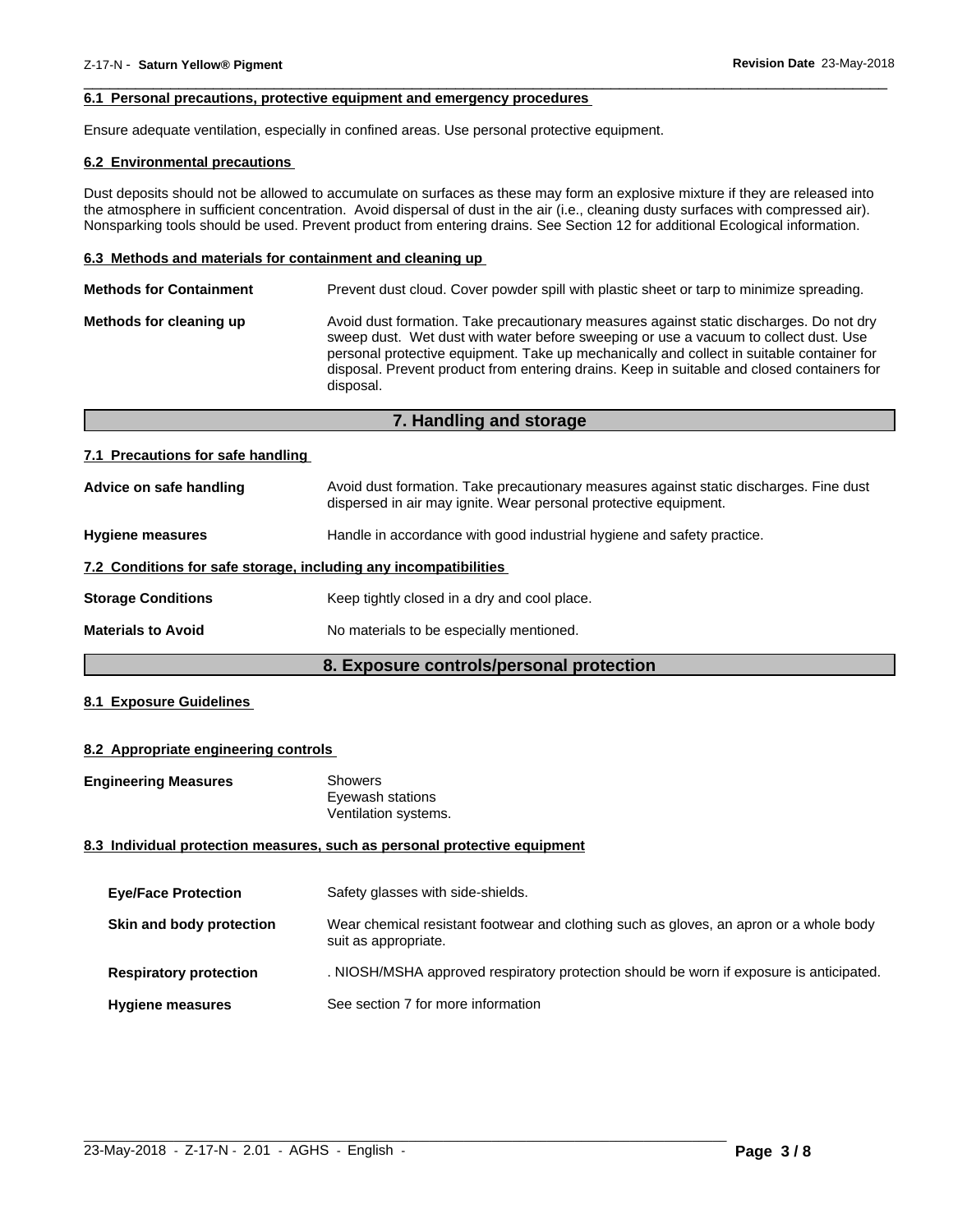# **9. Physical and chemical properties**

 $\overline{\phantom{a}}$  ,  $\overline{\phantom{a}}$  ,  $\overline{\phantom{a}}$  ,  $\overline{\phantom{a}}$  ,  $\overline{\phantom{a}}$  ,  $\overline{\phantom{a}}$  ,  $\overline{\phantom{a}}$  ,  $\overline{\phantom{a}}$  ,  $\overline{\phantom{a}}$  ,  $\overline{\phantom{a}}$  ,  $\overline{\phantom{a}}$  ,  $\overline{\phantom{a}}$  ,  $\overline{\phantom{a}}$  ,  $\overline{\phantom{a}}$  ,  $\overline{\phantom{a}}$  ,  $\overline{\phantom{a}}$ 

#### **9.1 Information on basic physical and chemical properties**

| <b>Physical state</b>                                   | Solid                                 |                          |                          |
|---------------------------------------------------------|---------------------------------------|--------------------------|--------------------------|
| Appearance                                              | Powder                                | Color                    | Yellow                   |
| Odor                                                    | Mild                                  | <b>Odor Threshold</b>    | No information available |
| <b>Property</b>                                         | <b>Values</b>                         | Remarks • Methods        |                          |
| рH                                                      | Not Applicable                        |                          |                          |
| Melting/freezing point                                  |                                       | No information available |                          |
| <b>Boiling point/boiling range</b>                      | Not applicable                        | No information available |                          |
| <b>Flash Point</b>                                      | Not Applicable                        | No information available |                          |
| <b>Evaporation rate</b>                                 | Not Applicable                        | No information available |                          |
| Flammability (solid, gas)                               |                                       | No information available |                          |
| <b>Flammability Limits in Air</b>                       |                                       |                          |                          |
| upper flammability limit                                |                                       | No information available |                          |
| lower flammability limit                                |                                       | No information available |                          |
| Vapor pressure                                          | Not Applicable                        |                          |                          |
| Vapor density                                           |                                       | No information available |                          |
| <b>Specific Gravity</b>                                 | 1.2                                   |                          |                          |
| <b>Water solubility</b>                                 | Insoluble in water                    |                          |                          |
| Solubility in other solvents                            |                                       | No information available |                          |
| <b>Partition coefficient</b>                            |                                       | No information available |                          |
| <b>Autoignition temperature</b>                         |                                       | No information available |                          |
| <b>Decomposition temperature</b>                        |                                       | No information available |                          |
| <b>Viscosity, kinematic</b>                             |                                       | No information available |                          |
| Viscosity, dynamic                                      |                                       | No information available |                          |
| <b>Explosive properties</b>                             | Fine dust dispersed in air may ignite |                          |                          |
| <b>Oxidizing Properties</b>                             |                                       | No information available |                          |
| $0.0.01$ $0.01$ $0.001$ $0.001$ $0.001$ $0.001$ $0.001$ |                                       |                          |                          |

#### **9.2 Other information Volatile organic compounds (VOC)** None **content**

# **10. Stability and Reactivity**

#### **10.1 Reactivity**

No dangerous reaction known under conditions of normal use

### **10.2 Chemical stability**

Stable

#### **10.3 Possibility of hazardous reactions**

None under normal processing.

#### **10.4 Conditions to Avoid**

Dust formation. Take precautionary measures against static discharges.

#### **10.5 Incompatible Materials**

None known based on information supplied.

#### **10.6 Hazardous Decomposition Products**

None known based on information supplied.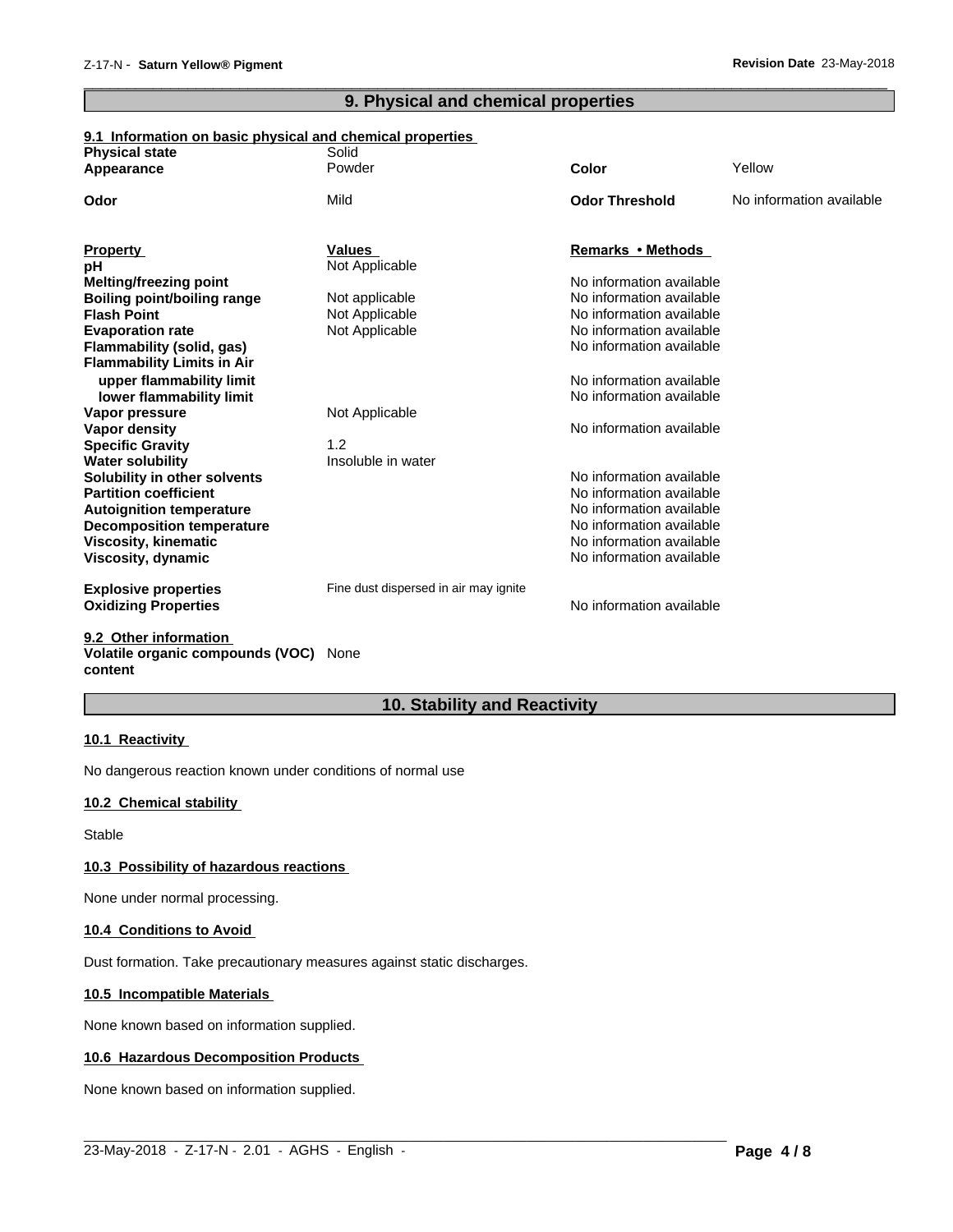## **11. Toxicological information**

 $\overline{\phantom{a}}$  ,  $\overline{\phantom{a}}$  ,  $\overline{\phantom{a}}$  ,  $\overline{\phantom{a}}$  ,  $\overline{\phantom{a}}$  ,  $\overline{\phantom{a}}$  ,  $\overline{\phantom{a}}$  ,  $\overline{\phantom{a}}$  ,  $\overline{\phantom{a}}$  ,  $\overline{\phantom{a}}$  ,  $\overline{\phantom{a}}$  ,  $\overline{\phantom{a}}$  ,  $\overline{\phantom{a}}$  ,  $\overline{\phantom{a}}$  ,  $\overline{\phantom{a}}$  ,  $\overline{\phantom{a}}$ 

#### **11.1 Acute toxicity**

#### **Numerical measures of toxicity: Product Information**

| DEO         | D50                   |
|-------------|-----------------------|
| .           | Dermai.               |
| --          |                       |
| .           | _____                 |
| 30C<br>rat. | റററ<br>(rati<br>ma/kr |

 $\_$  ,  $\_$  ,  $\_$  ,  $\_$  ,  $\_$  ,  $\_$  ,  $\_$  ,  $\_$  ,  $\_$  ,  $\_$  ,  $\_$  ,  $\_$  ,  $\_$  ,  $\_$  ,  $\_$  ,  $\_$  ,  $\_$  ,  $\_$  ,  $\_$  ,  $\_$  ,  $\_$  ,  $\_$  ,  $\_$  ,  $\_$  ,  $\_$  ,  $\_$  ,  $\_$  ,  $\_$  ,  $\_$  ,  $\_$  ,  $\_$  ,  $\_$  ,  $\_$  ,  $\_$  ,  $\_$  ,  $\_$  ,  $\_$  ,

**Unknown Acute Toxicity**  $\lt$  1% of the mixture consists of ingredient(s) of unknown toxicity

#### **Numerical measures of toxicity: Component Information**

#### **11.2 Information on toxicologicaleffects**

#### **Skin corrosion/irritation**

Product Information • May cause irritation Component Information • No information available

#### **Serious eye damage/eye irritation**

Product Information • May cause eye irritation Component Information • No information available

#### **Respiratory or skin sensitization**

Product Information • May cause respiratory irritation Component Information  $\cdot$  No information available

#### **Germ cell mutagenicity**

Product Information • No information available Component Information • No information available

#### **Carcinogenicity**

Product Information • Contains no ingredient listed as a carcinogen Component Information • No information available

#### **Reproductive toxicity**

Product Information • No information available Component Information • No information available

**STOT - single exposure** No information available

#### **STOT - repeated exposure**

• No known effect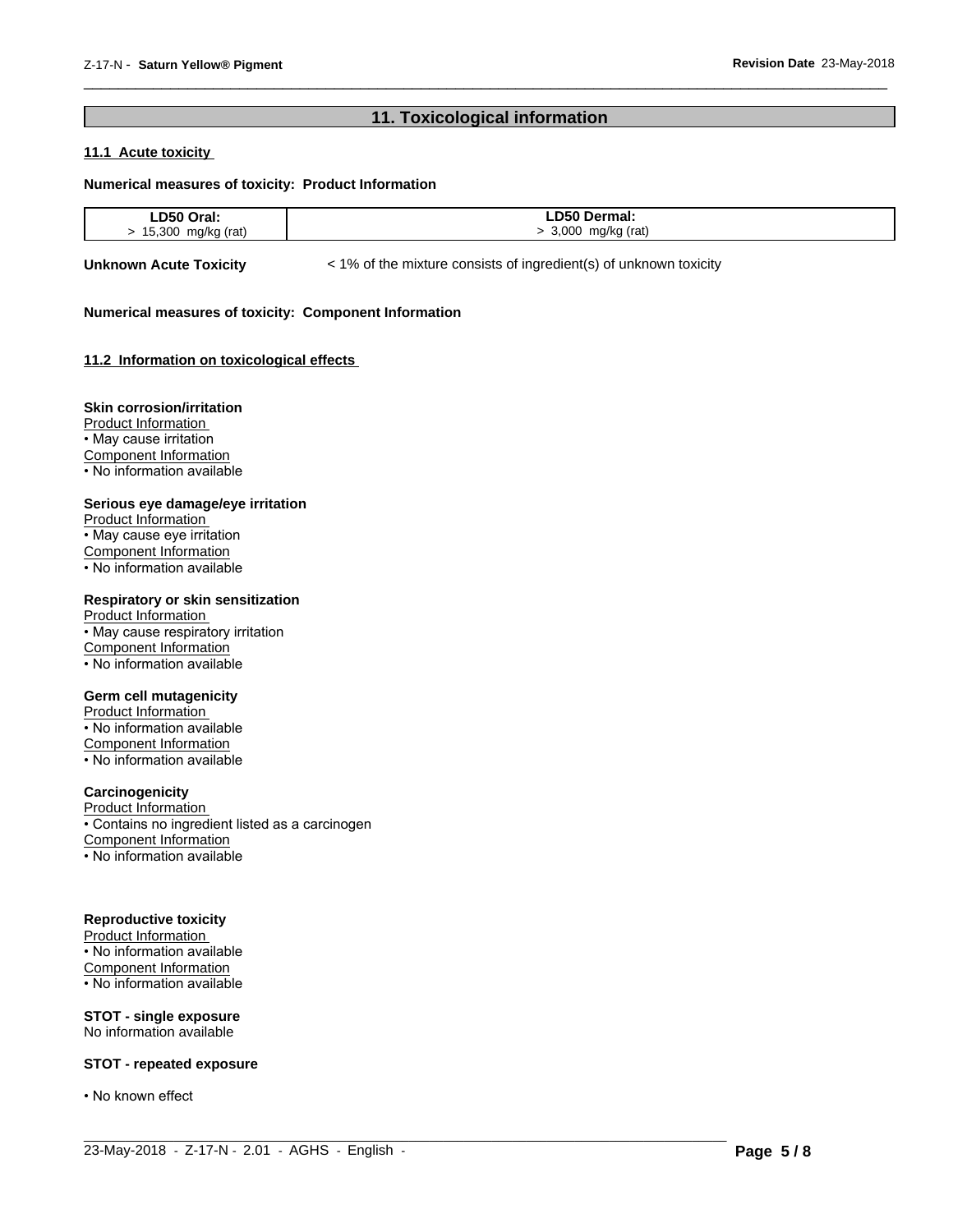#### **Other adverse effects**

Product Information • No information available Component Information • No information available

#### **Aspiration hazard**

Product Information • No information available Component Information • No information available

# **12. Ecological information**

 $\overline{\phantom{a}}$  ,  $\overline{\phantom{a}}$  ,  $\overline{\phantom{a}}$  ,  $\overline{\phantom{a}}$  ,  $\overline{\phantom{a}}$  ,  $\overline{\phantom{a}}$  ,  $\overline{\phantom{a}}$  ,  $\overline{\phantom{a}}$  ,  $\overline{\phantom{a}}$  ,  $\overline{\phantom{a}}$  ,  $\overline{\phantom{a}}$  ,  $\overline{\phantom{a}}$  ,  $\overline{\phantom{a}}$  ,  $\overline{\phantom{a}}$  ,  $\overline{\phantom{a}}$  ,  $\overline{\phantom{a}}$ 

#### **12.1 Toxicity**

**Ecotoxicity No information available** 

 $<$  1 % of the mixture consists of components(s) of unknown hazards to the aquatic environment

#### **Ecotoxicity effects**

#### **12.2 Persistence and degradability**

No information available.

#### **12.3 Bioaccumulative potential**

Discharge into the environment must be avoided

#### **12.4 Mobility in soil**

No information available.

#### **12.5 Other adverse effects**

No information available

### **13. Disposal Considerations**

#### **13.1 Waste treatment methods**

Dispose of in accordance with federal, state, and local regulations.

### **14. Transport Information**

| DOT         | Not regulated |
|-------------|---------------|
| MEX         | Not regulated |
| <b>IMDG</b> | Not regulated |
| IATA        | Not regulated |

# **15. Regulatory information**

**15.1 International Inventories**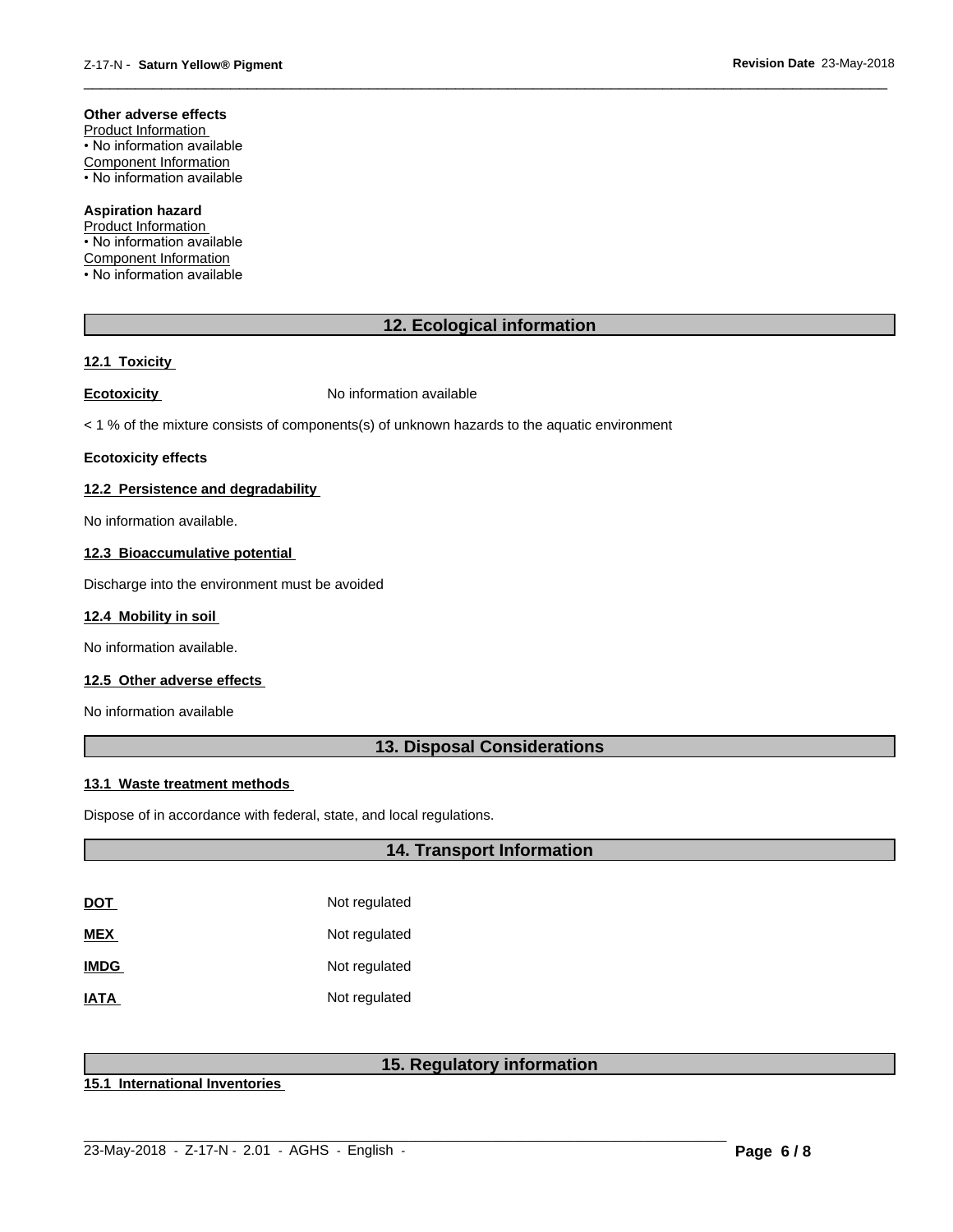| <b>TSCA</b>          | Complies |  |
|----------------------|----------|--|
| <b>DSL</b>           | Complies |  |
| <b>EINECS/ELINCS</b> | Complies |  |
| <b>ENCS</b>          |          |  |
| <b>IECSC</b>         | Complies |  |
| <b>KECL</b>          | Complies |  |
| <b>PICCS</b>         | Complies |  |
| <b>AICS</b>          | Complies |  |
| <b>NZIoC</b>         | -        |  |
|                      |          |  |

 **TSCA** - United States Toxic Substances Control Act Section 8(b) Inventory

 **DSL** - Canadian Domestic Substances List

 **EINECS/ELINCS** - European Inventory of Existing Chemical Substances/European List of Notified Chemical Substances

 **PICCS** - Philippines Inventory of Chemicals and Chemical Substances

 **ENCS** - Japan Existing and New Chemical Substances

 **IECSC** - China Inventory of Existing Chemical Substances

 **KECL** - Korean Existing and Evaluated Chemical Substances

 **PICCS** - Philippines Inventory of Chemicals and Chemical Substances

 **AICS** - Australian Inventory of Chemical Substances

 **NZIoC** - New Zealand Inventory of Chemicals

#### **15.2 U.S. Federal Regulations**

#### **SARA 313**

Section 313 of Title III of the Superfund Amendments and Reauthorization Act of 1986 (SARA). This product does not contain any chemicals which are subject to the reporting requirements of the Act and Title 40 of the Code of Federal Regulations, Part 372

#### **15.3 Pesticide Information**

Not applicable

#### **15.4 U.S. State Regulations**

#### **California Proposition 65**

This product does not contain any Proposition 65 chemicals

|             | 16. Other information  |                     |                          |                                           |  |
|-------------|------------------------|---------------------|--------------------------|-------------------------------------------|--|
| <b>NFPA</b> | <b>Health Hazard -</b> | Flammability -      | Instability -            | <b>Physical and chemical</b><br>hazards - |  |
| <b>HMIS</b> | <b>Health Hazard 1</b> | <b>Flammability</b> | <b>Physical Hazard 0</b> | Personal protection X                     |  |
|             |                        |                     |                          |                                           |  |

#### **Legend:**

*ACGIH (American Conference of Governmental Industrial Hygienists) Ceiling* (C) *DOT (Department of Transportation) EPA (Environmental Protection Agency) IARC (International Agency for Research on Cancer) International Air Transport Association (IATA) International Maritime Dangerous Goods (IMDG) NIOSH (National Institute for Occupational Safety and Health) NTP (National Toxicology Program) OSHA (Occupational Safety and Health Administration of the US Department of Labor) PEL (Permissible Exposure Limit) Reportable Quantity (RQ) Skin designation* (S\*) *STEL (Short Term Exposure Limit) TLV® (Threshold Limit Value) TWA (time-weighted average)*

**Prepared By** DayGlo Color Corp. Regulatory Affairs/Product Safety

 $\_$  ,  $\_$  ,  $\_$  ,  $\_$  ,  $\_$  ,  $\_$  ,  $\_$  ,  $\_$  ,  $\_$  ,  $\_$  ,  $\_$  ,  $\_$  ,  $\_$  ,  $\_$  ,  $\_$  ,  $\_$  ,  $\_$  ,  $\_$  ,  $\_$  ,  $\_$  ,  $\_$  ,  $\_$  ,  $\_$  ,  $\_$  ,  $\_$  ,  $\_$  ,  $\_$  ,  $\_$  ,  $\_$  ,  $\_$  ,  $\_$  ,  $\_$  ,  $\_$  ,  $\_$  ,  $\_$  ,  $\_$  ,  $\_$  ,